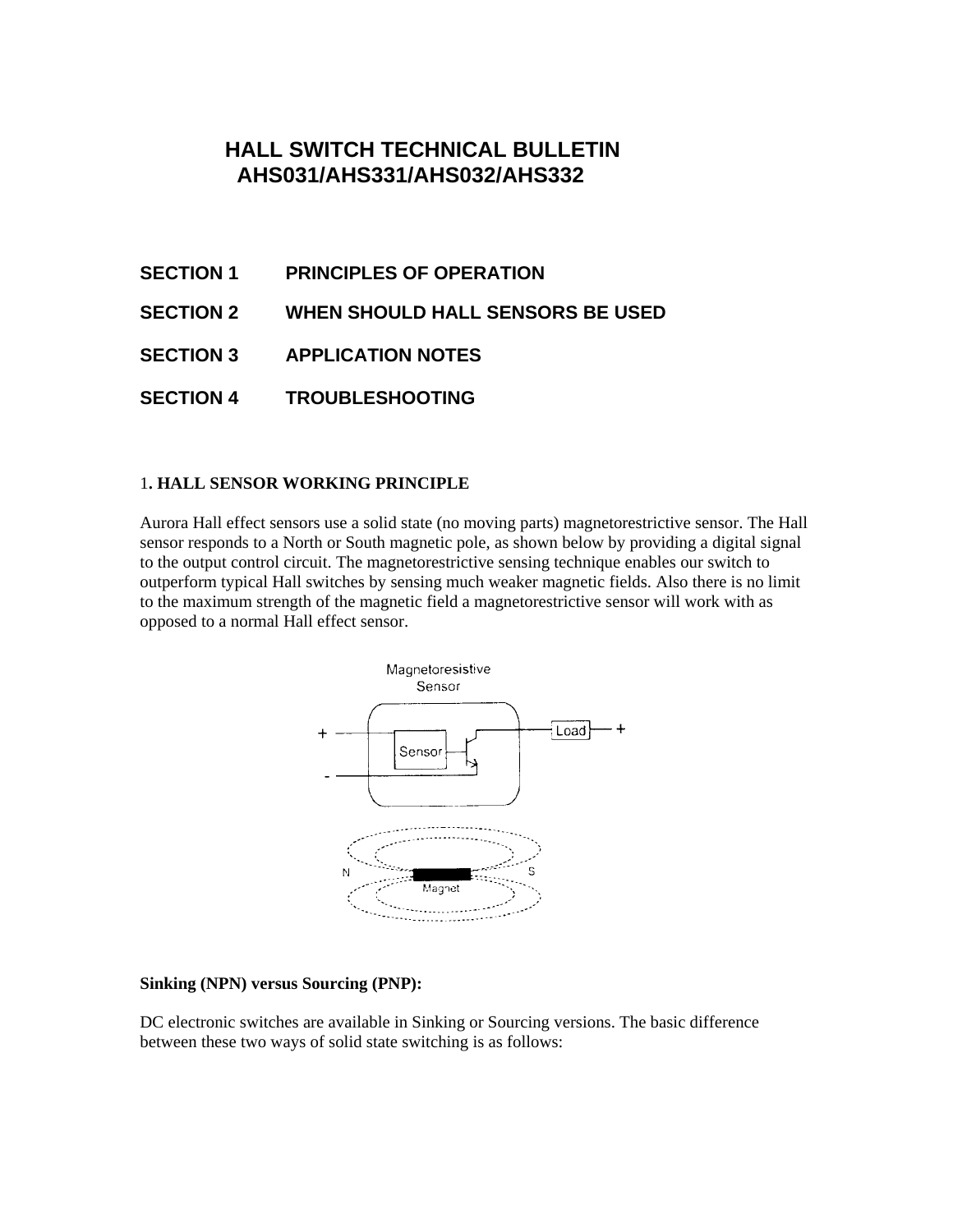The SOURCING method connects or switches one side of the load to the positive (+) side of the supply. The negative (-) side is common or connected to the other side of the load as shown below. PNP is the acronym used to describe the transistor that performs this type of switching in a solid state sensor.



The SINKING method connects or switches one side of the load to the negative (-) side of the supply. The positive (+) side is common or connected directly to the other side of the load as shown below. NPN is the acronym used to describe the transistor that performs this type of switching in a solid state sensor.



#### **2. WHEN SHOULD HALL SENSORS BE USED**

Hall sensors are for  $6 - 24$  VDC service only in a normally open configuration. If longevity is the major concern, Hall switches should be used whenever they fit within the operating parameters specified for a given application. They should receive particular attention when high cycle rates are required since they contain no moving parts. If Hall sensors are used within their operating range they will always outlast reed sensors. Hall switches are highly resistant to shock and vibration.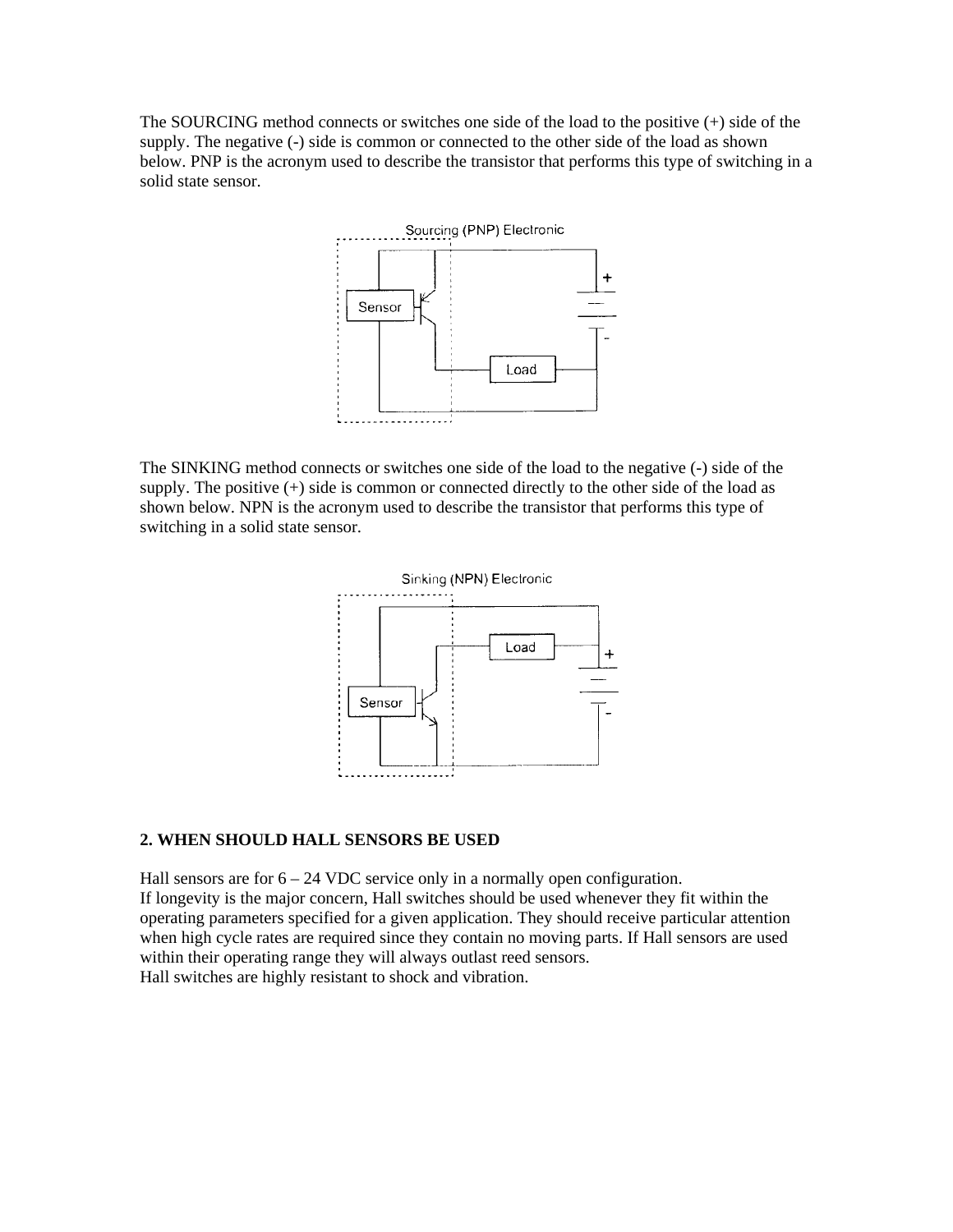#### **3. APPLICATION NOTES**



SHOWN WITH OPTIONAL ARC 130 8mm THREADED QUICK CONNECT CABLE



SHOWN WITH OPTIONAL ARC 130 8mm THREADED QUICK CONNECT CABLE



| Part Number                    | Description                            | <b>Function</b>                | Switching<br>Voltage | Switching<br>Current | Switching<br>Power          | Switching<br>Speed                    | Voltage Drop |
|--------------------------------|----------------------------------------|--------------------------------|----------------------|----------------------|-----------------------------|---------------------------------------|--------------|
| <b>AHS031</b><br>AHS331        | Electronic<br>Sensor, LED,<br>Sourcing | Normally<br>Open PNP<br>output | 6 - 24 VDC           |                      | 10.5 Amp Max. 12 Watts Max. | $1.5$ Ms<br>operate 0.5<br>Ms release | 1.0 Volts    |
| <b>AHS032</b><br><b>AHS332</b> | Electronic<br>Sensor, LED,<br>Sinking  | Normally<br>Open NPN<br>output | 6 - 24 VDC           |                      | 0.5 Amp Max. 12 Watts Max.  | $1.5$ Ms<br>operate 0.5<br>Ms release | 1.0 Volts    |

Current and voltage demands of the load must NOT exceed the current and voltage ratings of the switch (shown in the diagram above). Failure to do so will ruin the switch. Voltage must be  $6 -$ 24 VDC and current must be 0.5 amp maximum. There is no minimum current requirement.